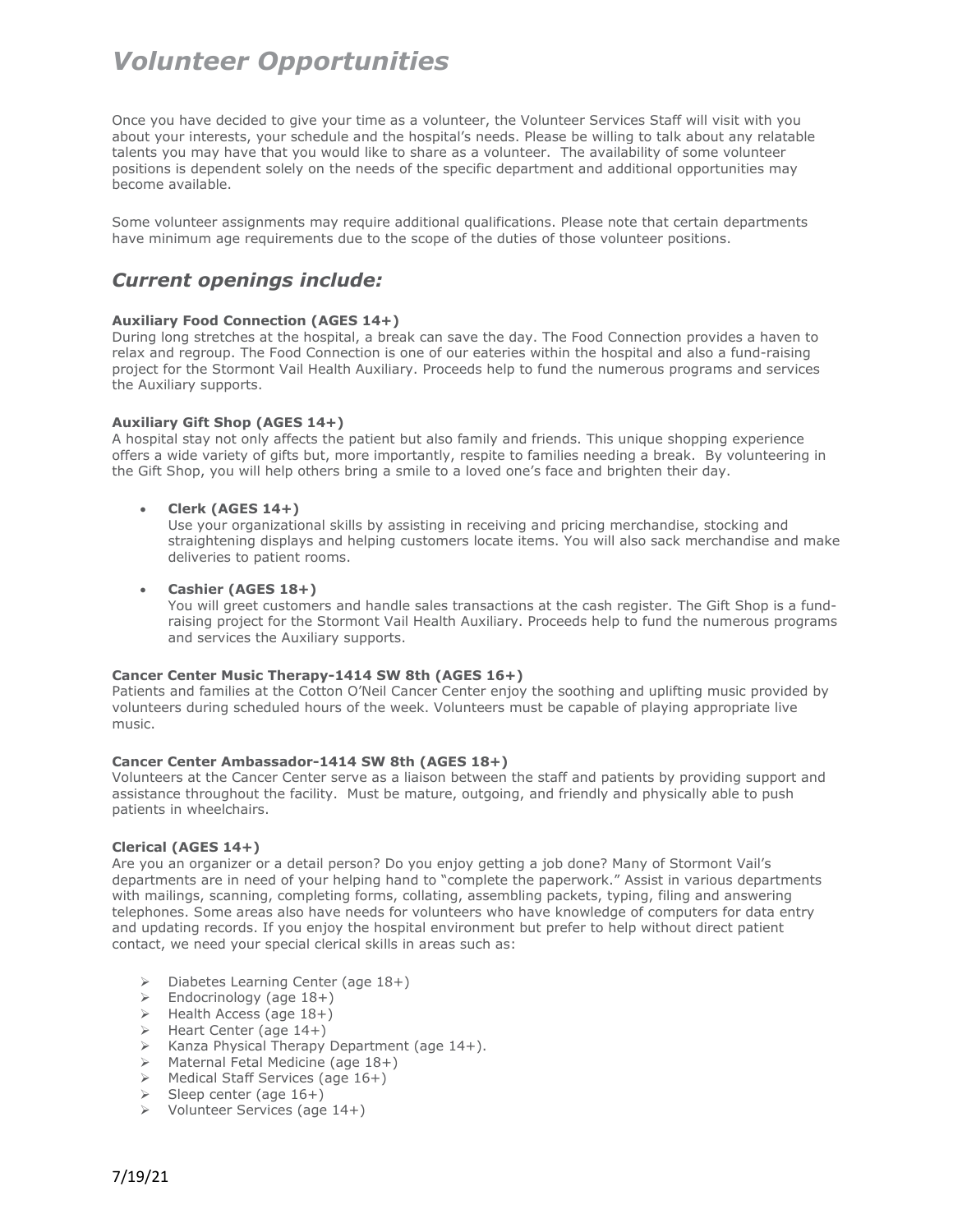#### **Customer Resource Center (AGES 16+, with at least 6 months prior volunteer experience)**

Volunteers in this important public relations position are one of the first people our patients and visitors connect with as they provide helpful assistance with room information and directions at two locations. No day is ever the same — a challenging, interesting and enlightening place to work.

#### **Digestive Health Center-720 Lane (AGES 14+)**

The volunteers at this state-of-the-art facility assist staff in a variety of assignments including getting patient rooms ready, dismissing patients after procedures, and serving beverages and warm cookies to families in the waiting room.

#### **Emergency (AGES 16+)**

Supplementing the emergency department staff by cleaning, stocking, tracking inventory supplies, running errands and assisting with patient transport keeps the volunteers in this service very busy. You will also have some contact with patients and their families.

#### **Group Volunteering (AGES 14+)**

Social clubs, school clubs, youth groups, local businesses, etc. may contribute as a group. There are many possibilities, which may include making tray favors, holding a drive to collect needed items in various hospital departments, making fleece blankets for the Pediatric patients, and beautifying health center grounds. We welcome your interest and ideas of ways you would like to help as a group.

#### **Heart Center-929 SW Mulvane (AGES 18+)**

A variety of volunteer opportunities are available at the Heart Center.

#### • **Ambassador**

You will greet the public as they arrive and offer directions to physician offices, testing areas and Cardiac Rehabilitation. You will also assist the staff by answering telephone calls and directing them to the appropriate area. If you enjoy meeting and greeting people, this position may be for you.

#### • **Cardiac Rehabilitation**

If you are a Stormont Vail Health Cardiac Rehabilitation graduate, we invite you to help cardiac rehabilitation participants achieve a healthy self after heart surgery by exercising with them in a beautiful, state-of-the-art facility. Share your experiences, offer hope and alleviate any fears participants may have. You may also perform various clerical tasks to assist the professional staff.

#### **Infusion Center-909 Mulvane (AGES 14+)**

As patients come in for IV medical treatment they are warmly assisted by volunteers who help transport and escort patients, provide nourishments to patients and assist as part of the department team. Volunteers also assist with answering phones, stocking items and assembling patient charts.

#### **Laboratory – Assistant Helper (AGES 16+)**

Do you have an interest in Lab/Histology as a possible career? Here is your opportunity to volunteer in this area. Volunteers will assist with filing paraffin blocks, slides and reports as well as perform other clerical duties.

# **Lobby Ambassador – Main Campus (AGES 16+) or Asbury Clinic (AGES 14+)**

Do you like to meet and greet people? This important and visible position allows you to use your customer service skills to make visitors feel welcome and more at ease as you greet them with a friendly "hello" and an offer of assistance. Ambassadors offer directions, escort patients, families and visitors to their destinations.

### **Nutrition/Team Assistant (AGES 14+)**

Volunteers will help assemble the trays for patients by placing beverages and fruit on them. You will also help with making the snacks for patients.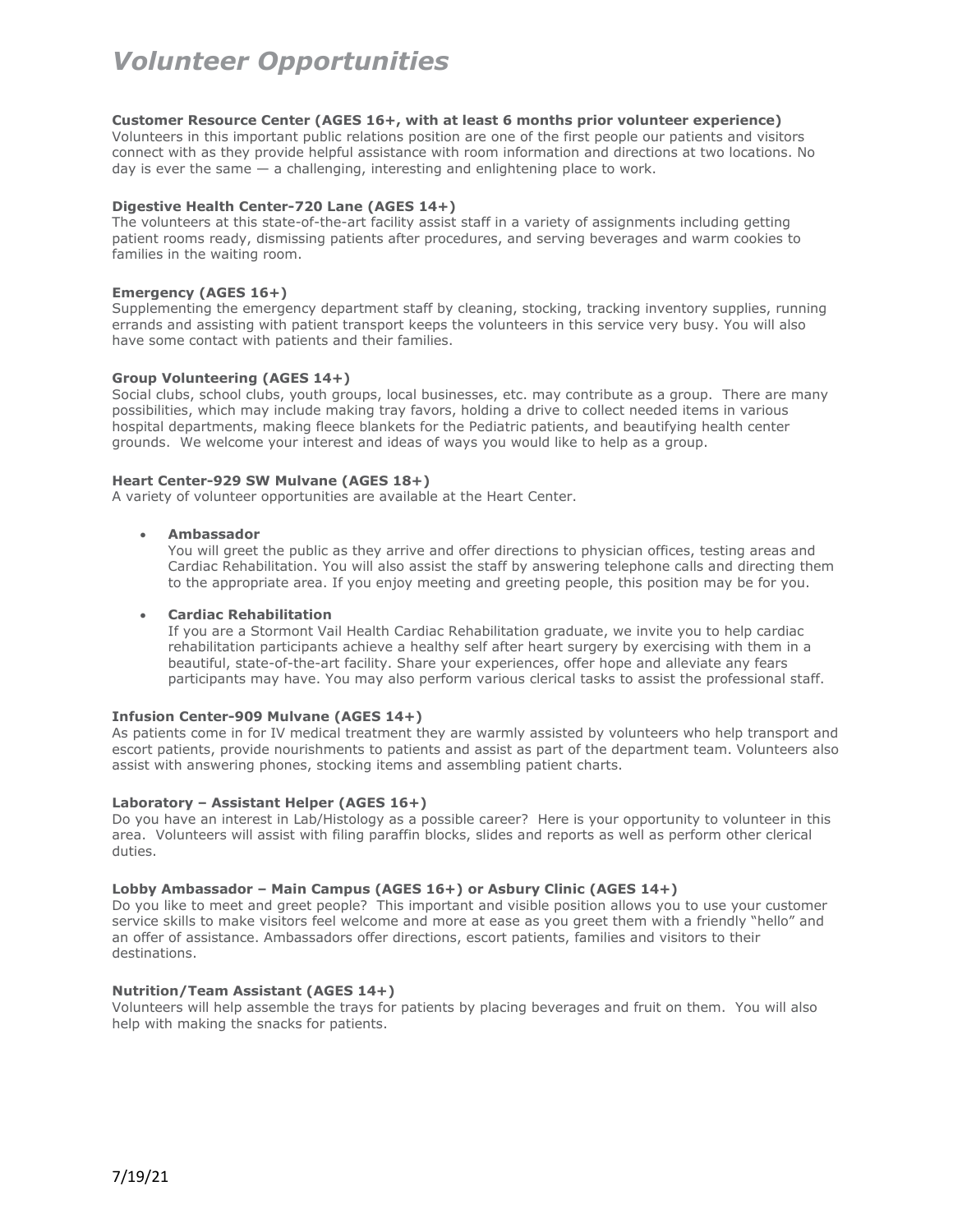# **Pain Management-823 Mulvane (AGES 14+)**

You will be busy with a variety of tasks. Stocking supplies, serving nourishments to patients, escorting patients and families, and completing errands are a few of the activities.

Qualifications: Need to have good customer service skills, eager to help, and ability to follow instructions.

# **Patient Care Services**

- **Behavioral Health – Visiting Volunteer or Clothing Closet (AGES 18+)**  If you have an interest in or work in the Social Work field, are friendly and mature, sensitive to the needs of others, and have a sincere desire to be of service, consider this opportunity for person-toperson contact in a patient care setting.
- **Neonatal Intensive Care (NIC) (AGES 18+)** Amidst the high tech environment, this special unit needs mature volunteers to assist the professional staff who provide a caring and loving environment to the tiny babies receiving care and their families. Assisting the nurses is not only helpful but extremely rewarding when you realize you have played a part in the day when the baby gets to go home.
- **No One Dies Alone (AGES 18+)**

Volunteers will provide support to patients who have no family or friend support during an end-oflife situation. No One Dies Alone is a nationally recognized program that utilizes trained volunteers to provide a presence and support to dying patients who have no one. Companionship, spiritual readings, playing soft music and other comfort measures are a few of the ways volunteers support a patient. Extra training is required.

# • **Pediatrics (AGES 16+)**

This is a great area for those who enjoy children! Volunteers engage in developmentally appropriate activities at patients' bedsides and in the playroom to provide diversion and comfort for patients, keep toys clean, answer call lights, run errands and help care for children and families in various ways. Volunteers are trained on infection control and standard precautions. They may enter isolation rooms as part of their duties.

### **Patient Experience (AGES 18+)**

Volunteer patient experience volunteers work closely with the Patient Experience advocates and serve as active listeners as they visit with patients welcoming them to the hospital and providing information on how to connect with the patient experience office if they have compliments or concerns throughout their hospital stay.

### **Patient Room Service (AGES 14+)**

To the delight of our patients, volunteers deliver a complimentary small gift as a way of wishing our patients well during their hospital stay. In the midst of tests and medications, you will bring a bit of sunshine to our patients by responding to requests for reading material or providing a short visit.

### **Pet Therapy (AGES 18+)**

Patients and staff members who are surrounded by a pet's unconditional love have been proven to feel better and recover faster. Pet visits at the Cotton O'Neil Cancer Center, Pediatrics and Patient Care team member visits are organized in a supervised setting and offer so much to someone who is feeling alone. Pets must be certified to meet the health center's infection control requirements.

### **Radiology CT (AGES 16+)**

Volunteers provide assistance to staff by performing errands and escorting patients to and from radiology procedures. Volunteers also retrieve folders from the film file, and gather films for the radiologists.